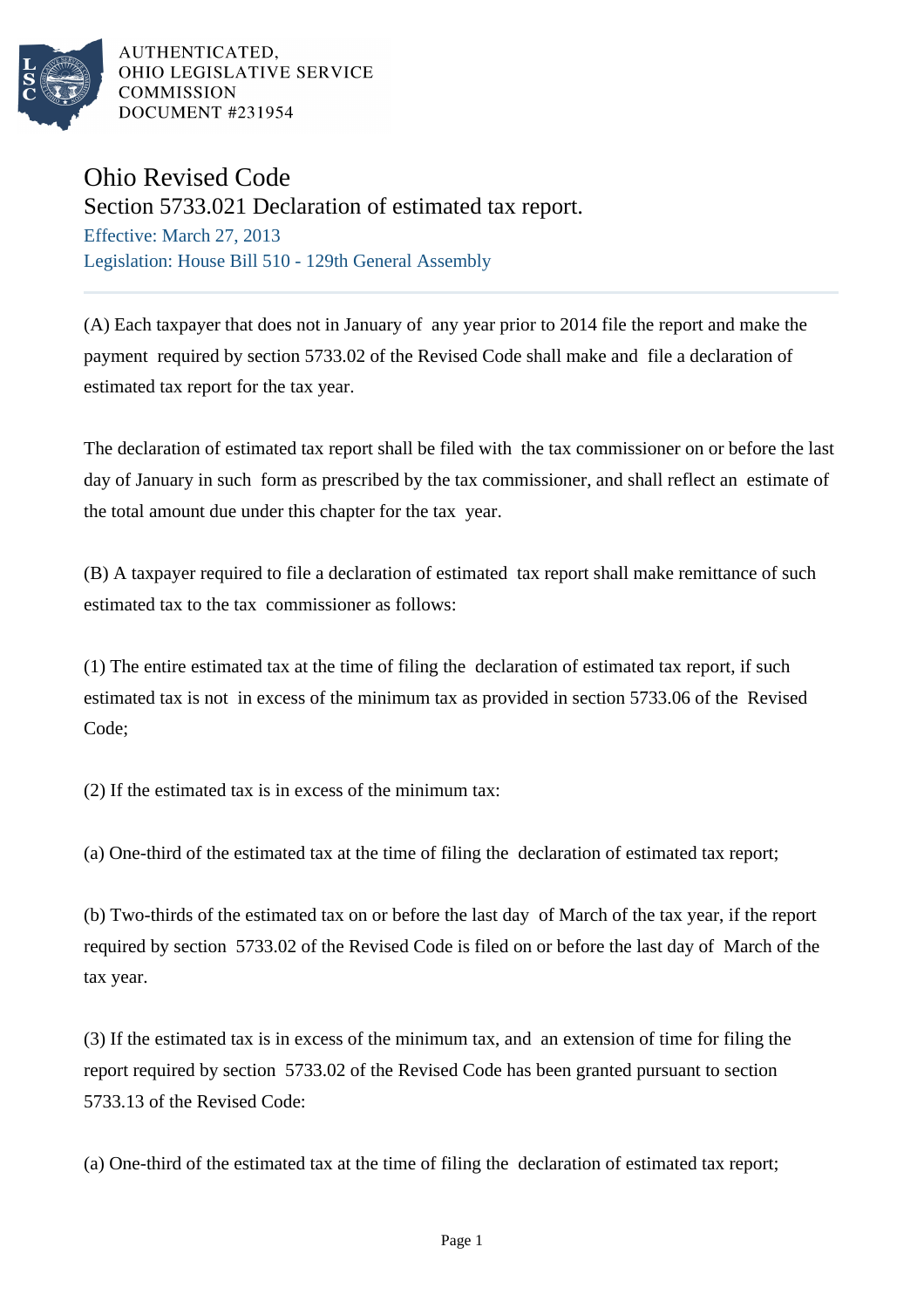

AUTHENTICATED. OHIO LEGISLATIVE SERVICE **COMMISSION** DOCUMENT #231954

(b) One-third of the estimated tax on or before the last day of March of the tax year;

(c) One-third of the estimated tax on or before the last day of May of the tax year.

Remittance of the estimated tax shall be made payable to the treasurer of state and shall be made in the form prescribed by the tax commissioner, including electronic funds transfer if required by section 5733.022 of the Revised Code.

The tax commissioner shall immediately forward to the treasurer of state all amounts received under this section, and the treasurer of state shall credit all payments of such estimated tax as provided in section 5733.12 of the Revised Code.

 $(C)(1)(a)$  For any period of delinquency ending prior to the first day of June of the tax year, the penalty under division (A)(2) of section 5733.28 of the Revised Code may be imposed only on the delinquent portion of the estimated tax required to be paid under divisions (B)(2)(a) and (b) and  $(B)(3)(a)$  and  $(b)$  of this section.

(b) If the taxpayer was not subject to tax for the immediately preceding tax year, "estimated tax" for purposes of division  $(C)(1)$  of this section is ninety per cent of the qualifying net tax for the tax year. If the taxpayer was subject to the tax for the immediately preceding tax year, "estimated tax" for purposes of division  $(C)(1)$  of this section is the lesser of one hundred per cent of the qualifying net tax for the immediately preceding tax year or ninety per cent of the qualifying net tax for the tax year.

(2)(a) For any period of delinquency commencing the first day of June of the tax year and concluding on the extended due date pursuant to section 5733.13 of the Revised Code, the penalty under division (A)(2) of section 5733.28 of the Revised Code may be imposed only on the delinquent portion of the estimated tax required to be paid under division (B)(3)(c) of this section.

(b) For purposes of division  $(C)(2)$  of this section, "estimated tax" is ninety per cent of the qualifying net tax for the tax year.